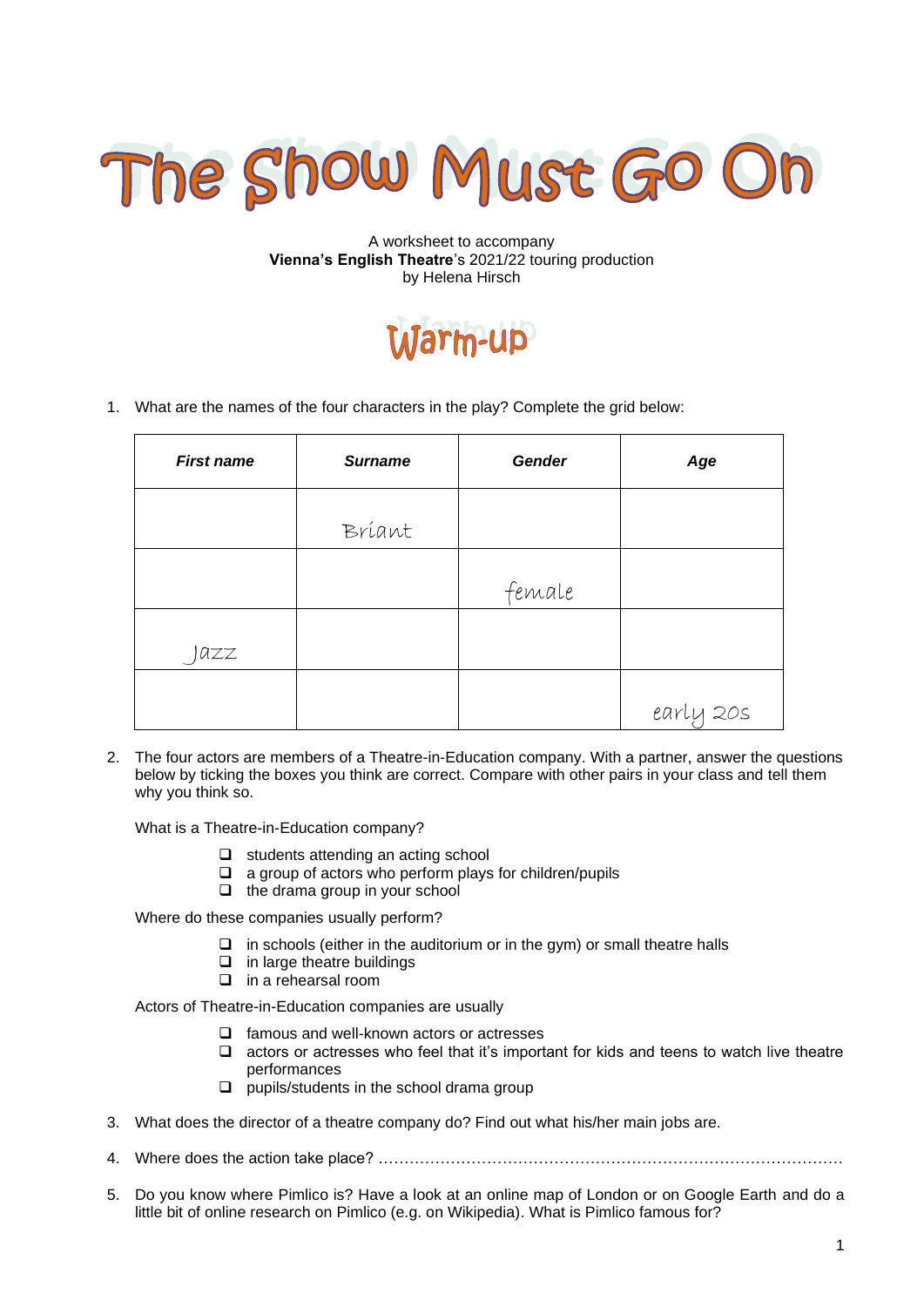

## Scene 1 – The Actor's Meeting

pp 5-10

- 1. At the beginning of the play, three of the characters are doing a voice warm-up. Voice training is important for people who use their voice a lot.
	- a. With a partner, look at the list of jobs below and highlight the ones for which voice warm-up exercises are useful or necessary. Say why you think so, then compare with other pairs. *PS: If you need help with some of the words below, use your (online) dictionary*.

*opera singer – hairdresser – sales person/sales representative – author – actor/actress – secretary – doctor – electrician – teacher – TV anchor man/woman – IT programmer – lecturer/presenter – choir member – gardener – news reporter – lawyer – football trainer – waiter/waitress – bus driver.*

- b. Have you ever had voice or speech training? Tried any voice training exercises? There are plenty of videos on YouTube. With a partner or in small groups, choose a voice training video and try out one or two exercises. Then give a short presentation in class: explain to your colleagues what the exercise is for and show them how it's done.
- 2. True or false? Are the following statements correct? Circle *T* for True or *F* for False. Say why/why not!

| Leo is late because he has a problem with his car.                                                          |   | F |
|-------------------------------------------------------------------------------------------------------------|---|---|
| Until their tour starts, they all have very little money.                                                   | T | F |
| Millie works in an office most mornings and on Sundays.                                                     | T | F |
| They have evening rehersals because they work throughout the day.                                           | Т | F |
| James needs Leo to transport the set in his small car.                                                      | Т | F |
| They are going to perform Around the World in Eighty Days because<br>students and teachers liked the story. | Τ | F |
| James has a packet of crisps and offers some to the two girls.                                              |   | F |
| In the play, all main roles are for male actors.                                                            |   | F |
| James is a really good belly dancer.                                                                        |   | F |
| Leo arrives, dressed up as Sylvanas.                                                                        |   | F |
| They are all freezing because turning on the heating is expensive.                                          | т | F |
| They all think James is boring and mean.                                                                    |   | F |

- 3. Why is it cold in the rehearsal room? Tick the statement which you think is true. Compare with at least 3 partners. Do you all agree? Why/why not?
	- ❑ The heating is not on because James hasn't paid the bill
	- ❑ James is trying to save on costs so they all end up with more money
	- ❑ James is mean and wants to keep money he saves to himself
- 4. Who or what is Passepartout? Who or what is a passport? Look closely at the dialogue on p. 7in your text booklet, then complete the sentences below:

………………………… is the ………………. of the …………………… servant in the story.

You need a ………………………… to travel to other ………………………………………. .

- $\ddot{\bullet}$  Bonus task: Why, do you think, are they getting the two words mixed up?
- 5. One of the four characters speaks French. Who? ………………………………………
	- Bonus task: Do you think it's necessary to speak French in an English play? Why/why not?
	- $\downarrow$  Bonus task: Do you speak French? If not, would you like to? Say why.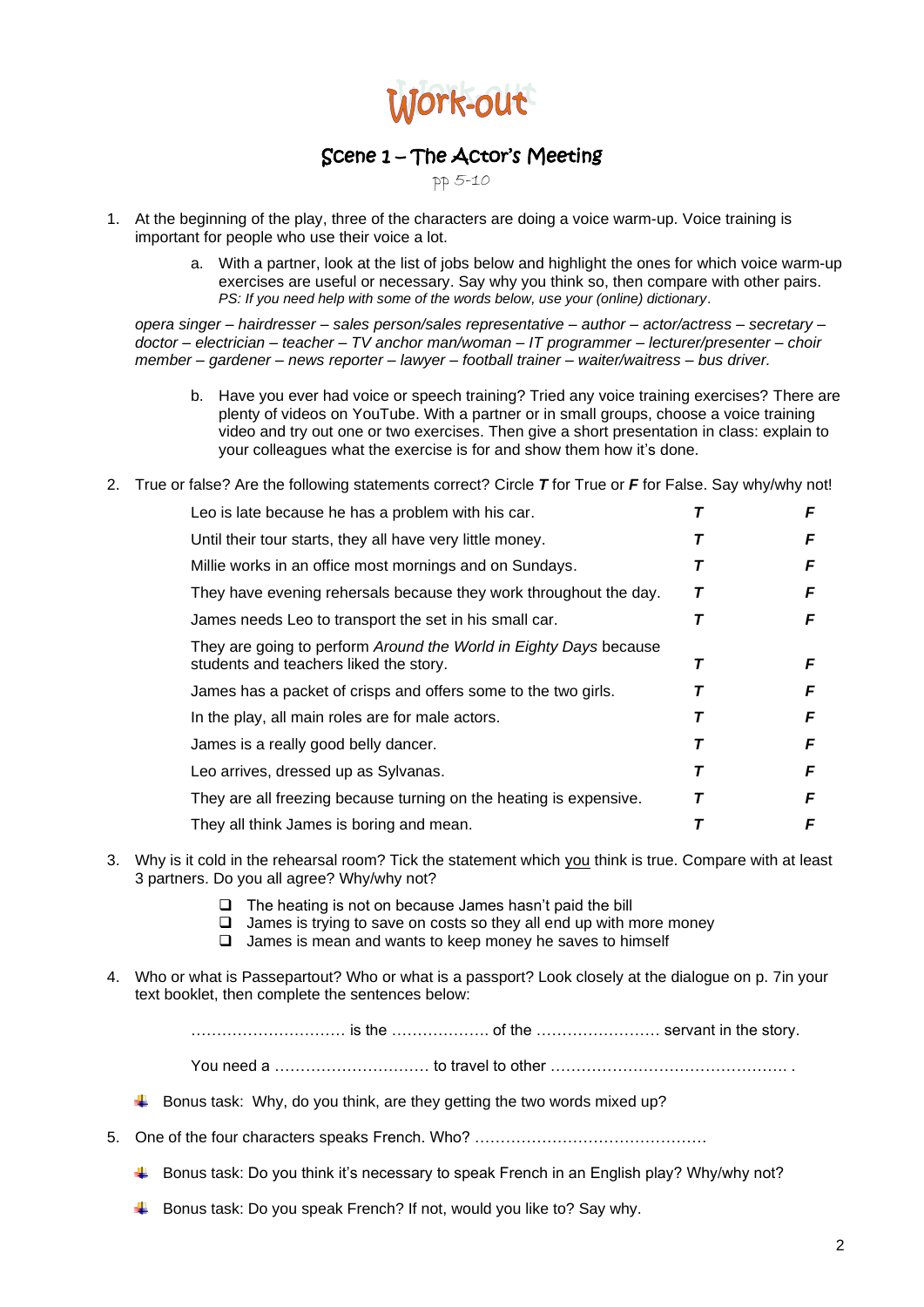- 6. How does James feel about being called *tight-fisted*? Choose one of the answers below and compare with some of your colleagues. Do you all agree? Why/why not?
	- $\Box$  he thinks it's his duty as director of the group
	- $\Box$  he doesn't care what the others think of him he's the boss
	- Bonus task: *Tight-fisted* means being careful about spending money (act it out: take a coin and make a tight fist. Can the coin fall out?)
	- Bonus task: In the UK, certain people are believed to be very *tight-fisted*. Do you know who?
		- ❑ the Welsh (people from Wales)
		- ❑ the Scots (people from Scotland)
- 7. James wants everything to be *democratic* and *fair*. At the same time, he has already decided to play the main role himself. With a partner, work through the tasks below:
	- a. The word *democratic* also exists in German. Do you know the meaning of the word? Look it up on the Internet and write down the definition:

………………………………………………………………………………………………………….

- b. In the text on p. 8 (booklet), highlight/underline James' statements which are not really *fair*.
- c. What are the opposites of *democratic* and *fair*? Check your dictionary (or online):

……………………………………………….. ……………………………………………..

- $\downarrow$  Bonus task: James thinks it's his right to play the main part because he has founded the company and invested some money. Millie disagrees. What do you think? Choose one of the options below and compare with your colleagues. Do you all agree?
	- ❑ Millie is right. Let James do the play on his own
	- ❑ They all need the money, so they should just go along with James' suggestion
	- ❑ Everyone in the group could play the main part, even one of the girls
- 8. Let's have a quick look at the story *Around the World in Eighty Days*. Do you know the novel? Have you read it or seen a film version? In small groups, google the storyline (in English or in German).
	- a. Make a list of all the characters in the story (write down their names and who they are e.g. 'a Victorian gentleman', 'his French servant', etc).
	- b. Write a short outline of the story. Which countries are the main characters travelling to? What happens there? How does the story end?
	- c. Who is the author and when was it written?
- 9. All four actors/characters want to play Phileas Fogg. Match the names with the reasons they give.
	- a. James ... 1. 1. … thinks that one doesn't have to be a man to play a male part
	- b. Millie … 2. … doesn't really mind who plays the main part as long as it isn't James
	- c. Jazz … 3. … is the only suitable person for the part and has invested some money
	- d. Leo … 4. … went to a private school and knows how to be upper class
- 10. Which part is each of them playing in the end? Match the correct pairs.
	- a. James 1. Phileas Fogg, the main part
	- b. Millie 2. Mr Fix, the detective following Phileas Fogg around
	- c. Jazz 3. various smaller parts, e.g. Mrs Aouda, a belly dancer, etc.
	- d. Leo 4. Passepartout, Mr Fogg's butler
	- $\blacktriangle$  Bonus task: Why, do you think, does James want to swap roles with Leo? Choose the statement you think is true and say why you think so:
		- ❑ … because he doesn't want to play a female role
		- $\Box$  ... because he wants to play a more important part in the play (the detective)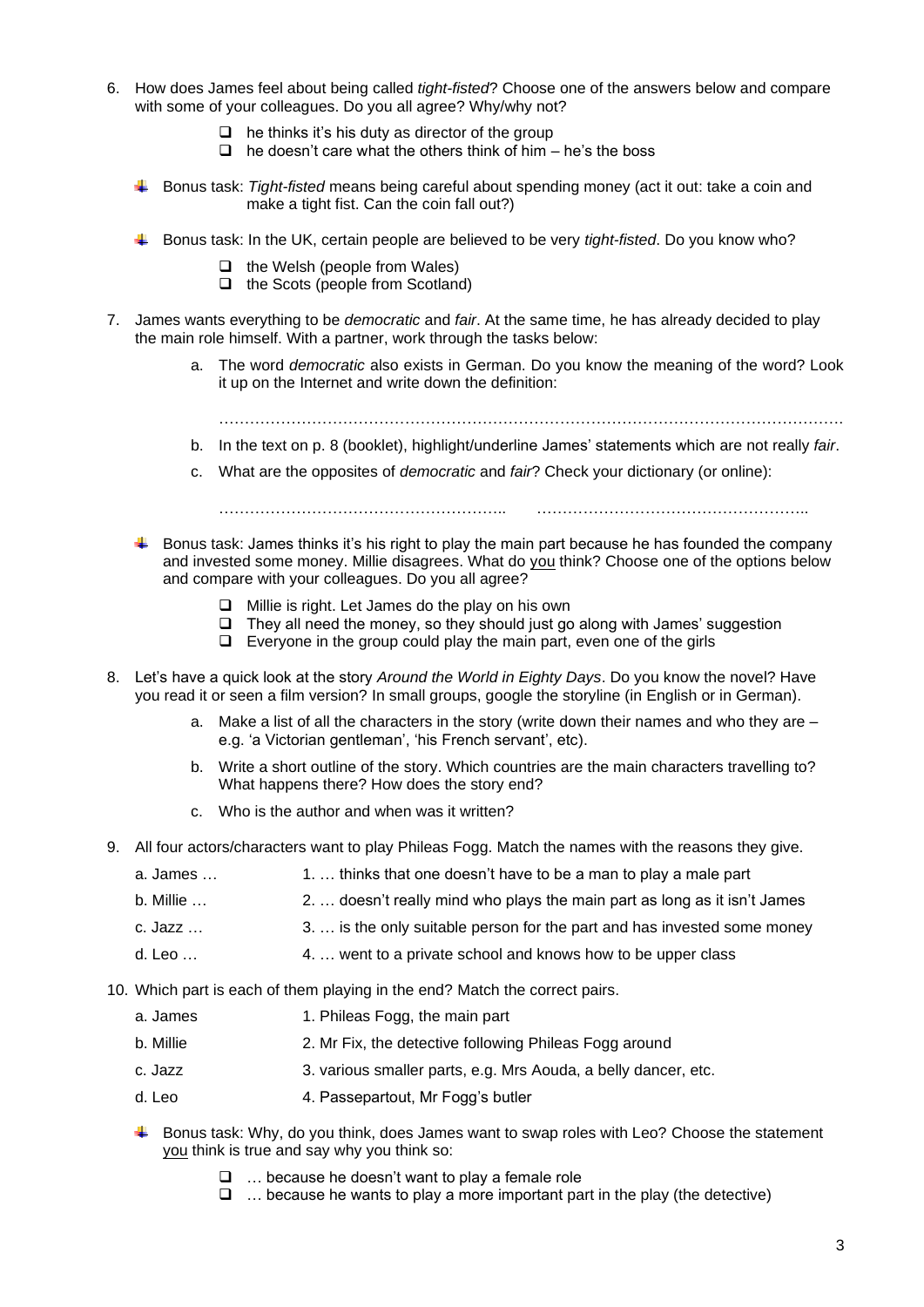## Scene 2 – Devising the Play

pp 10-13

- $\downarrow$  The two girls are practising walking like men. What do you think do men and women really walk in a different way? If yes, show your colleagues by walking up and down in front of the class.
- 1. The following sentences are all mixed up. Put them in the right order, numbering them 1 10. If you like, read through the text (again) beforehand (p. 10-11)

| James is very angry and tells them not to push him to the limit. | . |
|------------------------------------------------------------------|---|
| Jazz asks him when he has ever seen her walk like that.          | . |
| Millie tells James not to be so grumpy.                          | . |
| James puts the cloak on and lifts the hood over his head.        | . |
| Millie tells James that women don't walk the way he does.        | . |
| James wants to get himself some tea.                             | . |
| Leo wears Harry-Potter glasses and has a magic wand.             | . |
| Millie wants to get on with the play.                            | . |
| James is pleased that Millie wants him to direct the show.       | . |
| Jazz asks Leo if he was at a Lord of the Rings party.            | . |

- 2. James watches the girls practising how to walk like men. He asks them if there's something wrong with them. How do you feel about this? Tick the statement you think is true.
	- ❑ He's basically making fun of them
	- ❑ He is really worried that there's something wrong with them
	- ❑ He doesn't really appreciate that the girls are taking their roles seriously
- 3. Problem! James tells them they don't have any scripts. Why is that? And why can't they just pay a script writer to write a new script for them? Complete the sentences.

There is only …………………………… in the company bank account because ……………

……………………………………………………………hasn't arrived yet.

- 4. What are they going to do now? Fill in the correct word in the first sentence, then look at the ones below and tick those you think are right:
	- They are going to get together and ………………….… a script.
	- $\Box$  They are going to use a story that already exists.
	- $\Box$  They decide to invent a completely new story.
	- $\Box$  They have to read the novel first.
	- $\Box$  They are going to use some dialogues from the original text.
	- $\Box$  They ask James to give them cues (i.e. tell them what to say).
	- $\Box$  They are going to go through the whole story together and decide which scenes to leave in and which to take out.
- 5. Why, do you think, does Leo not know what *devising* is? Talk to a partner and decide who of the four knows most about theatre and acting? Say why you think so.
- 6. How much do they know about the original story? Fill in the first names

| was in the play 5 years ago      |
|----------------------------------|
| read it in scool a long time ago |
| saw the film with Jackie Chan    |
| was in the play 5 years ago      |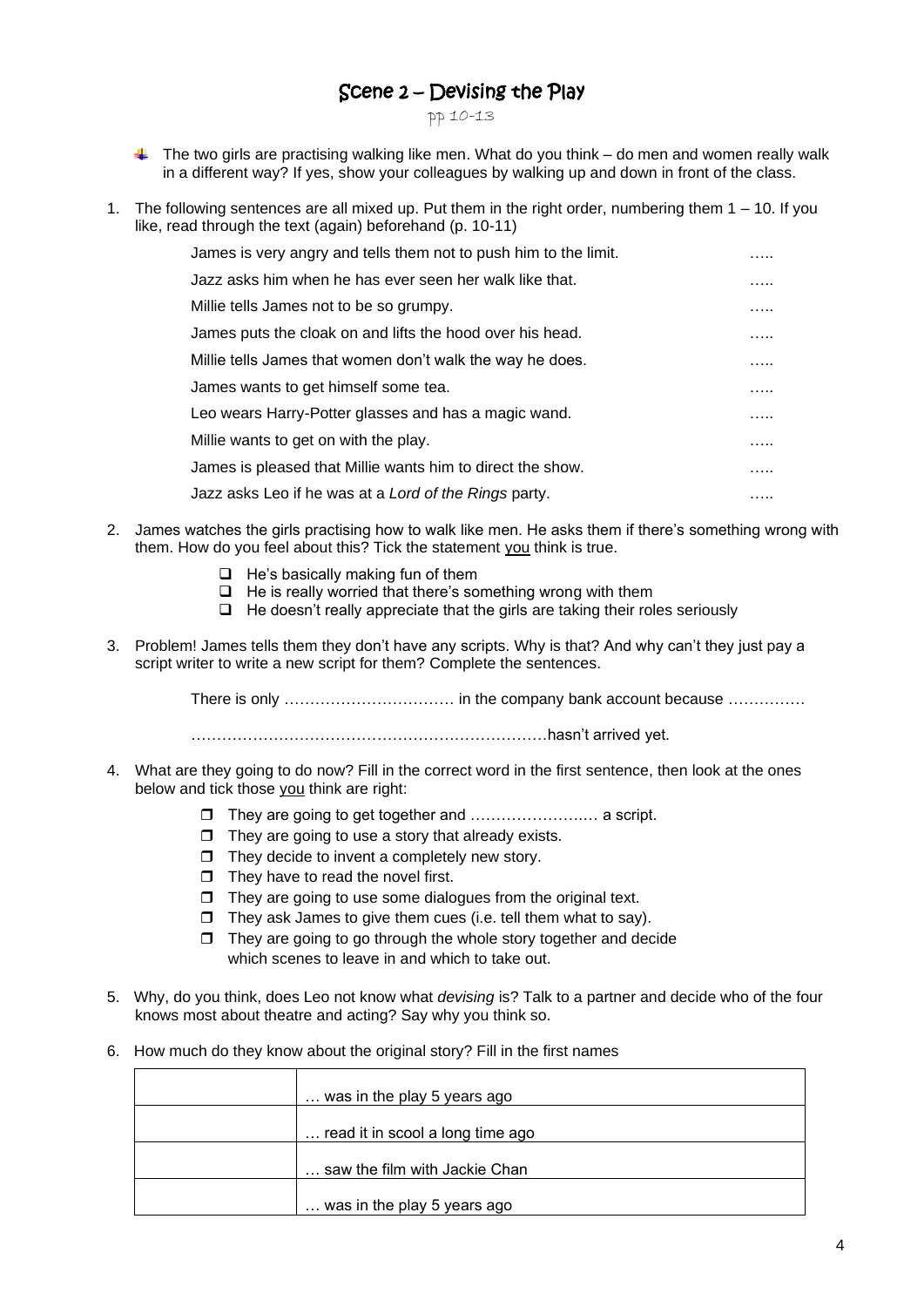- $\ddot{\phantom{1}}$  Leo wants to make the play more exciting. How? Tick the correct option:
	- ❑ He wants to add magic elements (like in *Harry Potter*)
	- ❑ He thinks *Star Wars* costumes would be fun
	- ❑ He wants to put in some noisy karate fights
- 7. Do you know what a narrator is? Google the word and also look up the German translation.

8. Who of the four is going to be the narrator? Why? Do you think that's good idea? Say why you think so.

## Scene 3 – From London to Port Said

## pp 13-19

- 1. When does the story start out? ……………………… . How long ago is that? …………………………….
- 2. How do we know in which town Phileas Fogg and Passepartout live? Where is *Big Ben* and the *Tower*?
	- Bonus task: Have you ever been to this town? If yes, can you list 3 more famous sights there?

a. ……………………… b. ……………………… c. ……………………

- 3. Mr Fogg and Passepartout live *an orderly life*, i.e. every day is the same. What does your day look like?
	- a. What happens during a regular day in your life? Write a short paragraph starting with *I usually get up at ……., then I …….*
	- b. Alternatively, draw up a grid with 3 columns (see below). Look at the text (p.14) and put the time in the first column, Mr Fogg's activities in the second, and your own in the third, e.g.

| 7:27 | Mr Fogg gets up | I finish breakfast and run to catch the bus to school                   |
|------|-----------------|-------------------------------------------------------------------------|
| 8:27 |                 | Mr Fogg has tea and toast $\vert$ I'm in the middle of the first lesson |

- c. Do you think Mr Fogg leads a very busy life? Why/why not?
- $\ddot{\phantom{1}}$  Bonus task: Think about the daily life of the following people and choose one.

a. actor/actress b. business man/woman c. police man/woman

 Using the same grid as above, describe one day in their lives. Don't use Mr Fogg's schedule but put in the times they are likely to start work (e.g. get up at 5:00) and finish the day (e.g. midnight).

- 4. What exactly is a gentlemen's club?
	- a. Find information about gentlemen's clubs in the UK (Google, Wikipedia).
	- b. What is Mr Fogg's club called and where is it?
	- Bonus task: Try and find the location on a map of London or Google Maps. Does it still exist?
- 5. What are the two gentlemen at the club talking about? ……………………………………………………
- 6. Answer the following questions. Then find a partner and compare your answers. Do you agree?
	- ➢ How many pounds have been stolen? ………………………………………………….…
	- ➢ How long do the men think it takes to travel around the world? ………………………..
	- ➢ Does Mr Fogg agree with them? What does he think? ………………………………….
	- ➢ Which newspaper does Mr Fogg read? …………………………………………………...
	- $\blacktriangle$  Bonus task: Does this newspaper still exist? Search the internet and find out!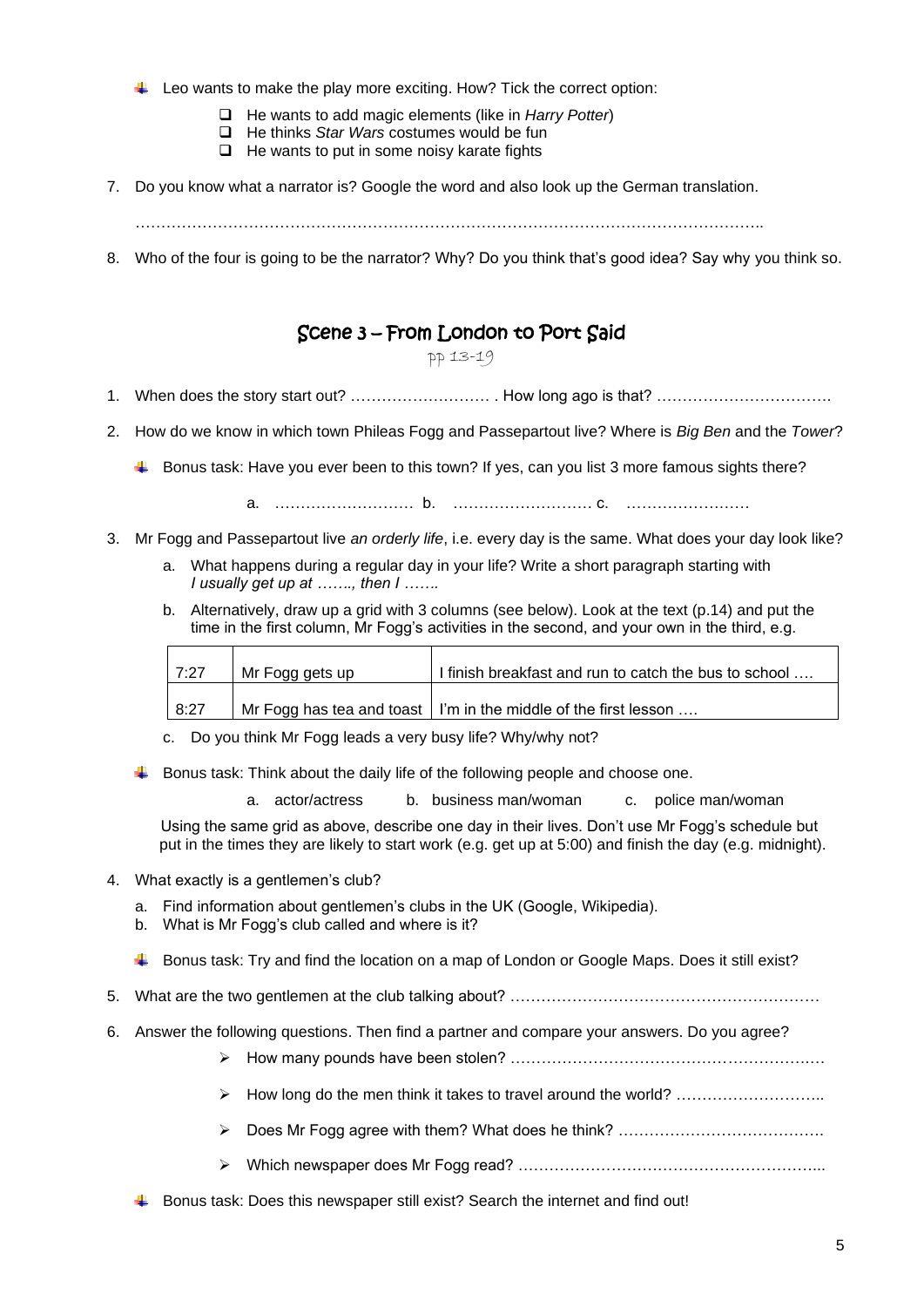- 7. How much money is Mr Fogg prepared to bet?  $£ 5.000$   $£ 10.000$   $£20.000$ 
	-

- How much would that be in Euro? Click [here](https://www.google.com/search?client=firefox-b-d&q=gbp) to find out.
- 8. Complete the following text:
	- Mr Fogg is leaving on ………………………..…, …………………… . He wants to be back at the

club on …………………………, …………………., at … : … . If not, he has lost ………………… .

- 9. Which country is the first stop on Mr Fogg's journey? ……………………………………………………………
	- $\ddot{\bullet}$  Bonus task: Look at Google Maps how did he get from London to Calais?
		- ❑ by Eurostar (train)
		- ❑ by plane
		- ❑ by ferry or hovercraft (e.g. Dover-Calais)
		- ❑ by steamboat
- 10. Leo thinks they should update and modernise the story a bit because young people want some action. How does he know, do you think?
	- ❑ … because he likes to play all kinds of well-known film characters
	- ❑ … because he works as a children's party entertainer and knows what they love
	- ❑ … because he doesn't like old-fashioned things
	- ❑ … or what?
- 11. James and Millie don't want to change the classic story but agree to adapt a few things because
	- ………………………………………………………………………………………………………………..
- 12. Are the following statements right or wrong? Circle *R* for Right or *W* for Wrong. Say why/why not!

| Detective Fix thinks that Mr Fogg ist a bank robber.                       | R | W |
|----------------------------------------------------------------------------|---|---|
| Passepartout tells Mr Fix that they left London because of a bet.          | R | W |
| He also tells him that Mr Fogg gave him some cash and a credit card.       | R | W |
| From France, they go to Spain by train.                                    | R | W |
| Passepartout always gets seasick on ships.                                 | R | W |
| In Egypt, Phileas Fogg meets a mummy who can belly dance.                  | R | W |
| Mr Fix thinks that Passepartout is very clever and cannot be tricked.      | R | W |
| The detective is waiting for a special warrant from England.               | R | W |
| Mr Fog needs his passport stamped in each country.                         | R | W |
| Passepartout tells Fix that they are on their way back to London.          | R | W |
| In order to delay their journey, Fox tells Passepartout his watch is slow. | R | W |
| Mr Fogg is going to Bombay, so the warrant has to be sent to China.        | R | W |

#### 13. Detective Inspector Fix works for *Scotland Yard*. What is Scotland Yard?

- ❑ a band of bagpipe players, wearing kilts
- ❑ a football club in the Scottish Premier League
- ❑ the Criminal Investigation Department of the London Police
- ❑ a strategic detective board game
- Bonus task: Find out more information on Scotland Yard on Google or Wikipedia.
- 14. Is Fix telling Passepartout the truth when he tells him his watch is slow? Say why you think so!
	- Bonus task: When you go from London to Egypt (i.e. travelling East), do you put your watch forward or back? Does it make any difference if you go in summer or in winter? Why? If you find this task difficult, this [Website](https://www.timeanddate.de/zeitzonen/zeitzonenrechner) might help you!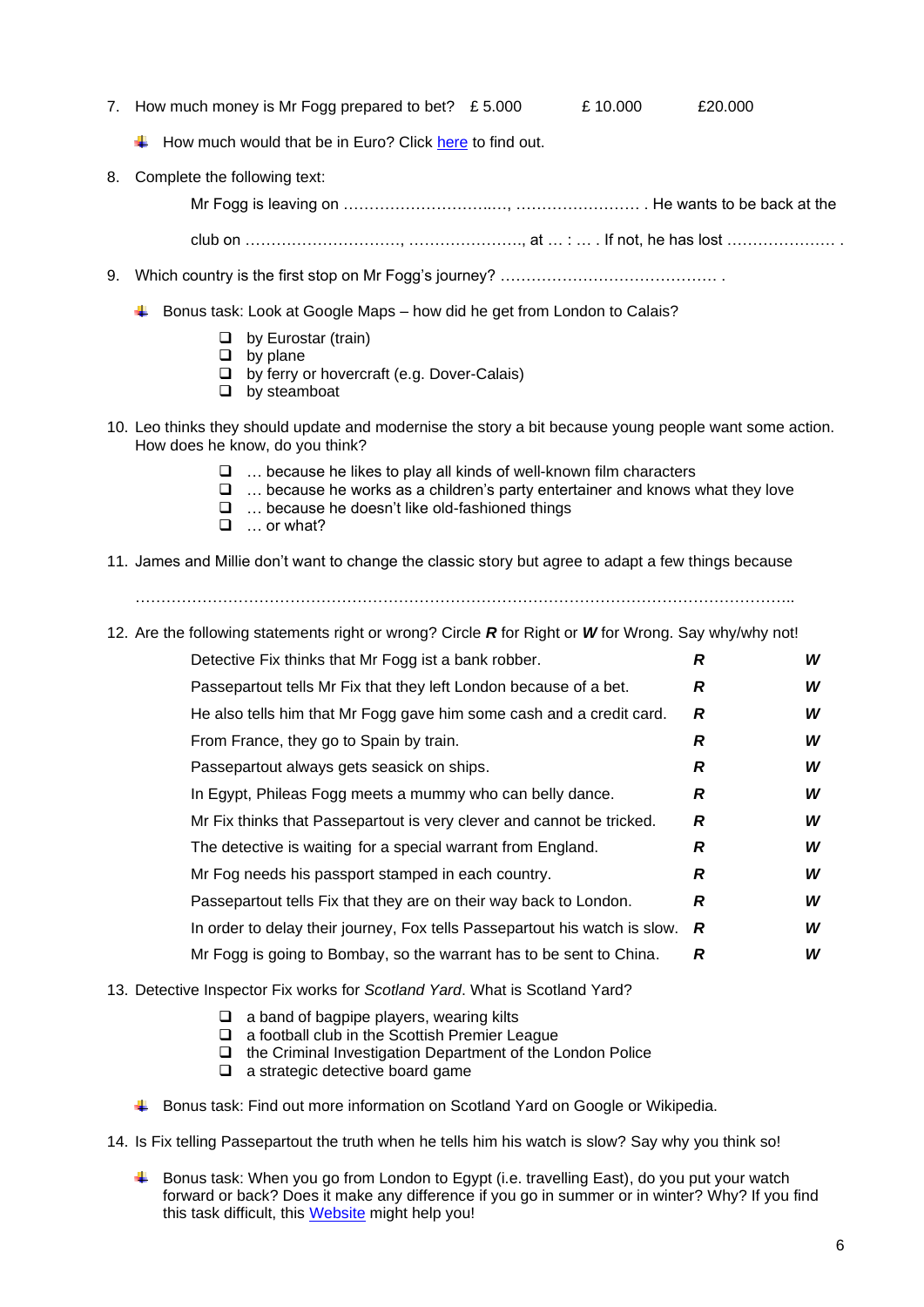### Scene 4 – From Bombay to Hong Kong

pp 19-23

- 1. Mr Fogg and Passepartout leave Port Said and travel on to Bombay. Which means of transport are they using?
	- ❑ They take the railway

❑ They board a large ship

- $\ddot{\bullet}$  Bonus task: Do you remember why Passepartout is not happy about this?
- 2. Look at a map (or Google Maps) and follow their route. Complete the sentences below:

They travelled ……………………………………………., over ……………………………………,

into ……………………………………………, until they ………………………………………….. .

- 3. Where exactly is Bombay? Can you find it on a map of India? If not, google the name.
	- $\ddot{\phantom{1}}$  Bonus task: What did you find out about the Indian city? What is it called now?

When was the name changed? Why? Can you find it on your map now?

- Bonus task: Why, do you think, is the city still called Bombay in the story/play? Check the year the novel/story was published. Do you remember the author?
- 4. When they finally arrive in Bombay, Mr Fogg notices a snake charmer. While they watch, Passepartout gets bitten by the snake. How do you feel about this? Choose one of the options below and say why.
	- $\Box$  This is a really funny scene

…………………………

- $\Box$  Poor Passepartout first he gets seasick, then he's bitten by a snake
- $\Box$  If the snake is poisonous, Passepartout might die
- $\Box$  The snake bites Passepartout in his bottom nobody is going to suck the poison out there
- 5. Have you ever seen a snake charmer on a photograph, or perhaps in a film? Do you know what snake charmers usually wear? Try and draw a picture of one.
	- a. What kind of snake/s are snake charmers showing? Where do they keep their snake/s?
	- b. Where can you usually watch snake charmers? Choose one of the options below.
		- ❑ In a circus
		- ❑ On the streets
		- ❑ In a zoo
	- c. Which instrument do they play? Do you think snakes can hear really hear the music?
	- $\blacktriangle$  Bonus Task: On Google, find information about snake charming. Which countries are snake charmers popular in? Prepare a short powerpoint or poster presentation, with some photographs. Perhaps you can even find a video on YouTube?
- 6. Next they travel by train across India, a very big country. What is the railway line called?

……………………………………………………………………………………………………

- Bonus task: Go online and find information on the track of the railway line, when it was built, how long it is, which two big Indian cities it connects (East coast – West coast), etc.
- 7. What happens during their journey? Look at the sentences below and decide if they are true or not. Circle *T* for True or *F* for False. Say why/why not.

| In a remote region, they are attacked by the Thuggees.             |   |  |
|--------------------------------------------------------------------|---|--|
| In Rothal they can't go on because the railway is not finished.    | T |  |
| Passepartout is certain that they will get back to London in time. |   |  |
| They ride to Allahabad on the back of an elephant.                 |   |  |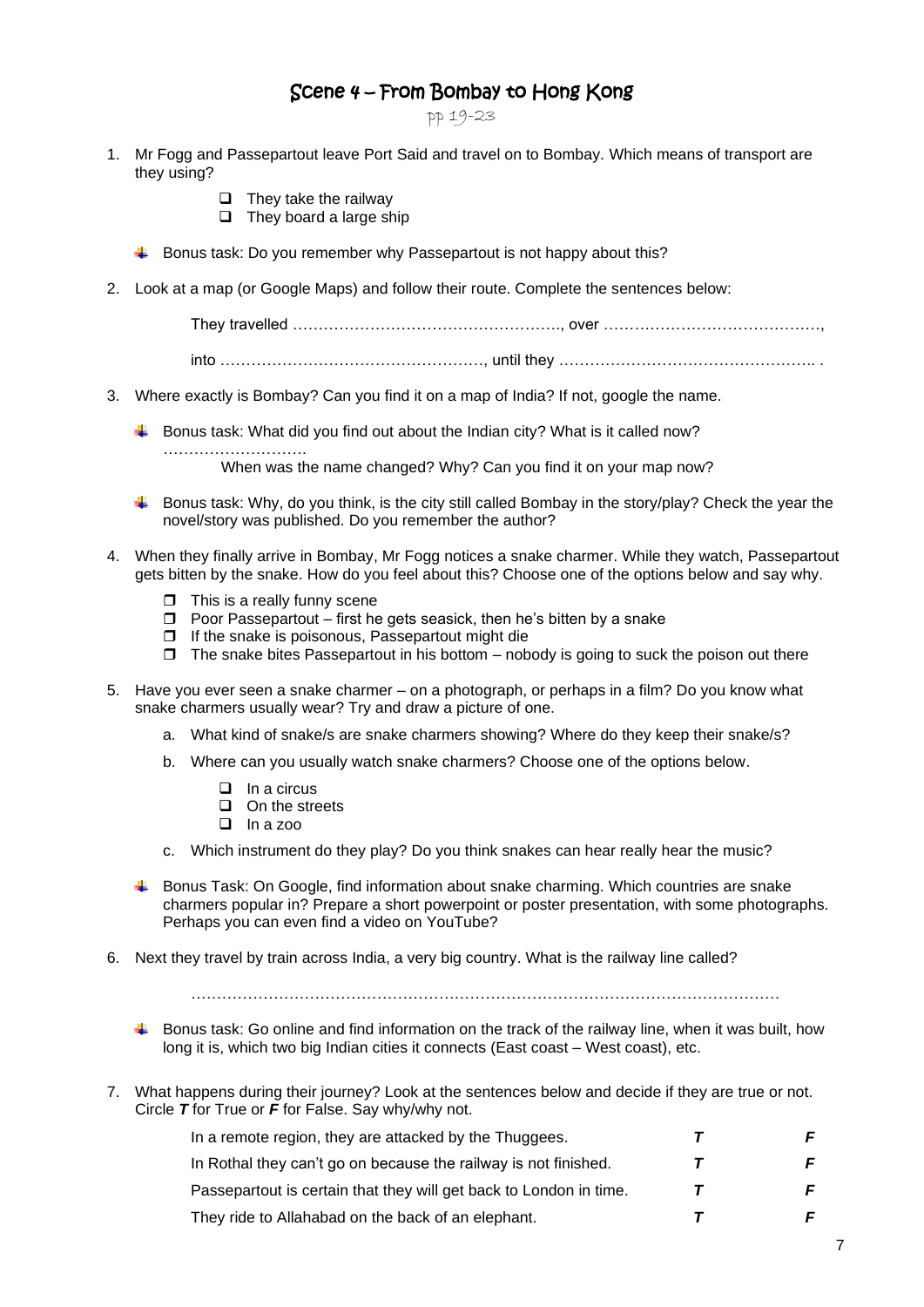| The Thuggees hold Mrs Aouda prisoner and are going to murder her. |    |
|-------------------------------------------------------------------|----|
| Passepartout distracts the Thuggees so Mr Fogg can save her.      | F. |
| They manage to get on the next plane from Calcutta to Hong Kong.  |    |

- 8. Do you think it's true that in India widows were burned alive, with their dead husbands? Check in Wikipedia.
	- Bonus task: As James and Millie are trying to explain to Jazz, it's important to look at both, *why* **and** *when* stories were/are written. Life, traditions, culture and experiences at Shakespeare's, Goethe's or Mozart's times were quite different from today. Look at the table below. The first two have been done for you – now complete the other columns (check the internet if you're not certain). Think of more differences between life in the 18<sup>th</sup> century and now, and add them to the table.

| activity/device | in the 18 <sup>th</sup> century               | 2021                                         |
|-----------------|-----------------------------------------------|----------------------------------------------|
| travel          | by coach / horse-drawn carriage /<br>sailboat | plane / ship / car / bus /                   |
| communication   | writing letters / sending messengers          | phone / email / videocall / social<br>media  |
| transport       | horses                                        |                                              |
| lighting        |                                               | electricity / lightbulbs / spots /           |
| pictures        | paintings, portraits                          |                                              |
| fashion         |                                               | jeans (girls and boys), t-shirts,<br>hoodies |
| music           | chamber music                                 |                                              |
| entertainment   |                                               | TV / cinema / PC games /                     |
| information     | newspaper                                     |                                              |
|                 |                                               |                                              |
|                 |                                               |                                              |

9. When they get to Hong Kong, Mr Fogg find outs that they have missed the steam boat to Japan. There is, fortunately, another ship about to sail. What is the ship called and which town is it going to?

ship: ……………………………………………… place: ……………………………………………

- Bonus task: Check on a map (or Google Maps) and find out on which Japanese island this town is.
	- …………………………………………………………………………………………………………
- 10. A man tells them the ship is leaving early morning on the next day. Mr Fogg sends Passepartout off to buy two tickets to Japan while he is going to wait at a hotel. What happens next? Look at the statements below and tick the ones you think are *not* correct. Say why!
	- $\Box$  The man remembers that the ship is leaving earlier.
	- $\Box$  Mr Fix wants to keep Fogg and Passepartout in Calcutta until the warrant arrives.
	- $\Box$  Passepartout is worried that Mr Fix is going to arrest them now.
	- $\Box$  Mr Fix invites Passepartout for a drink and gets him drunk on whisky.
	- On the next morning Mr Fogg realises the ship has left and Passepartout is not around.
	- □ Mr Fix is sure that he will arrest Mr Fogg in Hong Kong.
	- Mr Fogg and Passpartout travel to Japan in a hot-air balloon and leave Mr Fix behind.
	- $\ddot{\bullet}$  Bonus task: Do you think it's possible to travel from Hong Kong to Japan in a hot-air balloon?
		- a. How do hot-air balloons work? What are they filled with?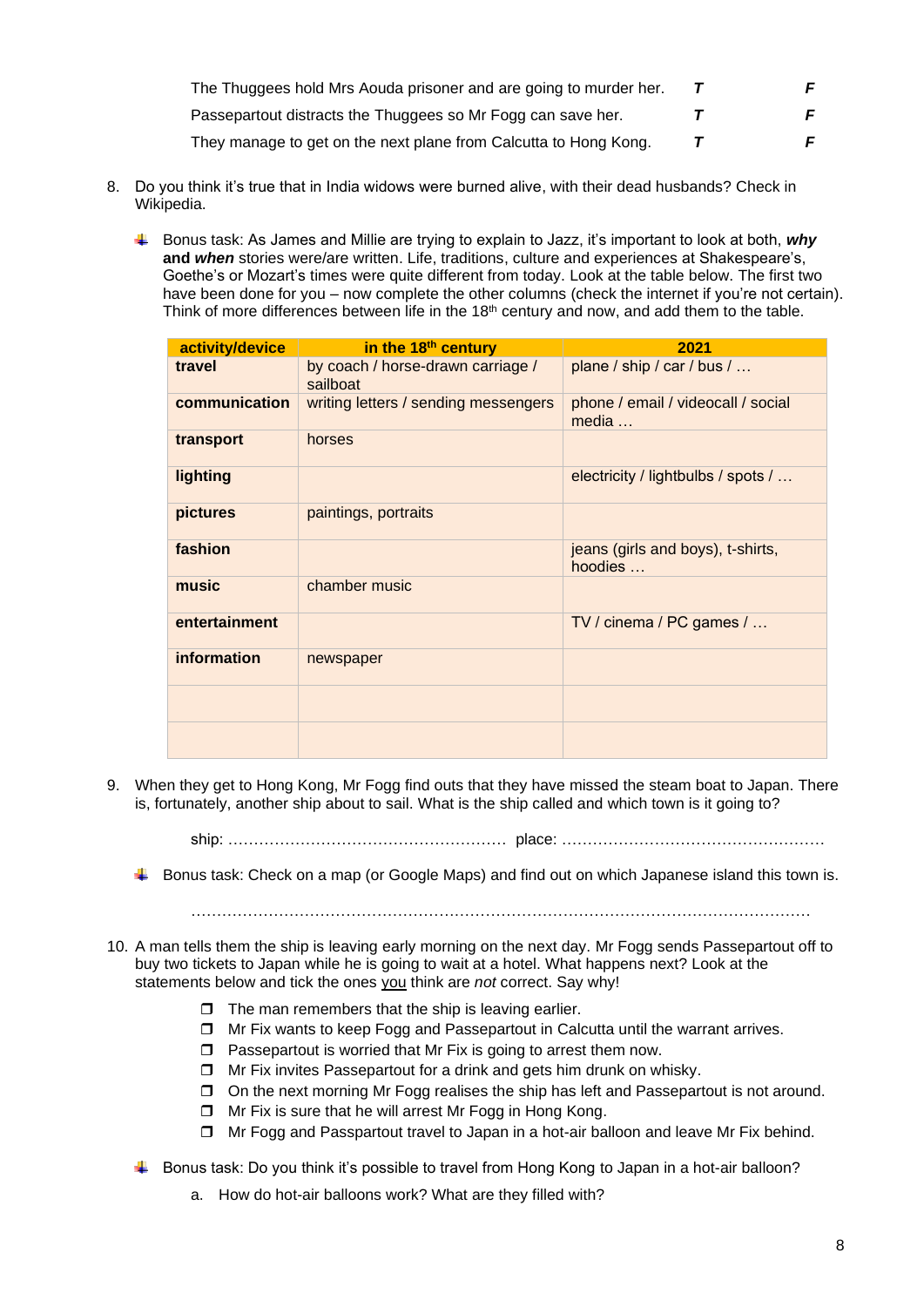b. How far is it from Hong Kong to Yokohama? Look at the options below and circle the distance you think is correct. Compare with your colleages, then search the internet to find out if you were right.

| $\Box$ 4137 km<br>$\Box$ 2862 km<br>1359 km |
|---------------------------------------------|
|---------------------------------------------|

## Scene 5 – From Hong Kong to Liverpool

pp 23-27

1. The eventful journey continues. Which continent are Mr Fogg and Passepartout travelling to next?

……………………………………………………………

2. Can you put the following sentences in the right order, numbering them from 1 - 10? If you're not sure, read through the text in your booklet again.

| Mr Fogg visits a performance of Barnum & Bailey's circus in town.   | . |
|---------------------------------------------------------------------|---|
| Then the circus is going to Seattle, crossing the USA.              | . |
| Mr Fogg has some problems with his balloon.                         | . |
| Mr Fogg and Passepartout meet again during the circus performance.  | . |
| They reach Japan about the same time.                               | . |
| According to Mr Fogg, Passepartout is a terrible clown.             | . |
| He has heard that the circus is going to San Francisco by ship.     | . |
| Passepartout wakes up in time to catch the Carnatic.                | . |
| Mr Fogg is not going to leave his butler behind in Japan.           | . |
| Passepartout has got a job in the circus while waiting for Mr Fogg. | . |

- 3. The train trip from San Francisco to New York City is 2906 miles long. How much is that in km? Search the internet and find out.
- 4. What happens on the train journey across the USA? Complete the sentences below:

First the train ……………………………………………………………………………………….. Then the bridge ………………………………………………………………………………….…. Mr Fogg ……………………………………………………………………………………………...

5. There are many Native American tribes in the USA, one of them are the Sioux. Search the internet and find at least three other tribes which you have already heard of (read a book or a comic, seen a film or a documentary):

> ………………………………………………………………………………… …………………………………………………………………………………

> …………………………………………………………………………………

- Bonus task: Mini-project on *Native Amerians*. What do you know about them? Have you read any stories or seen any films about the way they live? What happened to them in the  $18<sup>th</sup>/19<sup>th</sup>$  century? Search the internet and put together a Powerpoint or poster presentation (e.g. history, famous chiefs, how/where the tribes live, what they wear, etc.; add photos, a book list or video clips from famous films to your presentation).
- Bonus task: Mini-project on the *Wild West*. Indians (native Americans) and White Men. As above, do some research on the internet and put together a presentation (Powerpoint or poster). Add some film clips from famous 'Westerns'.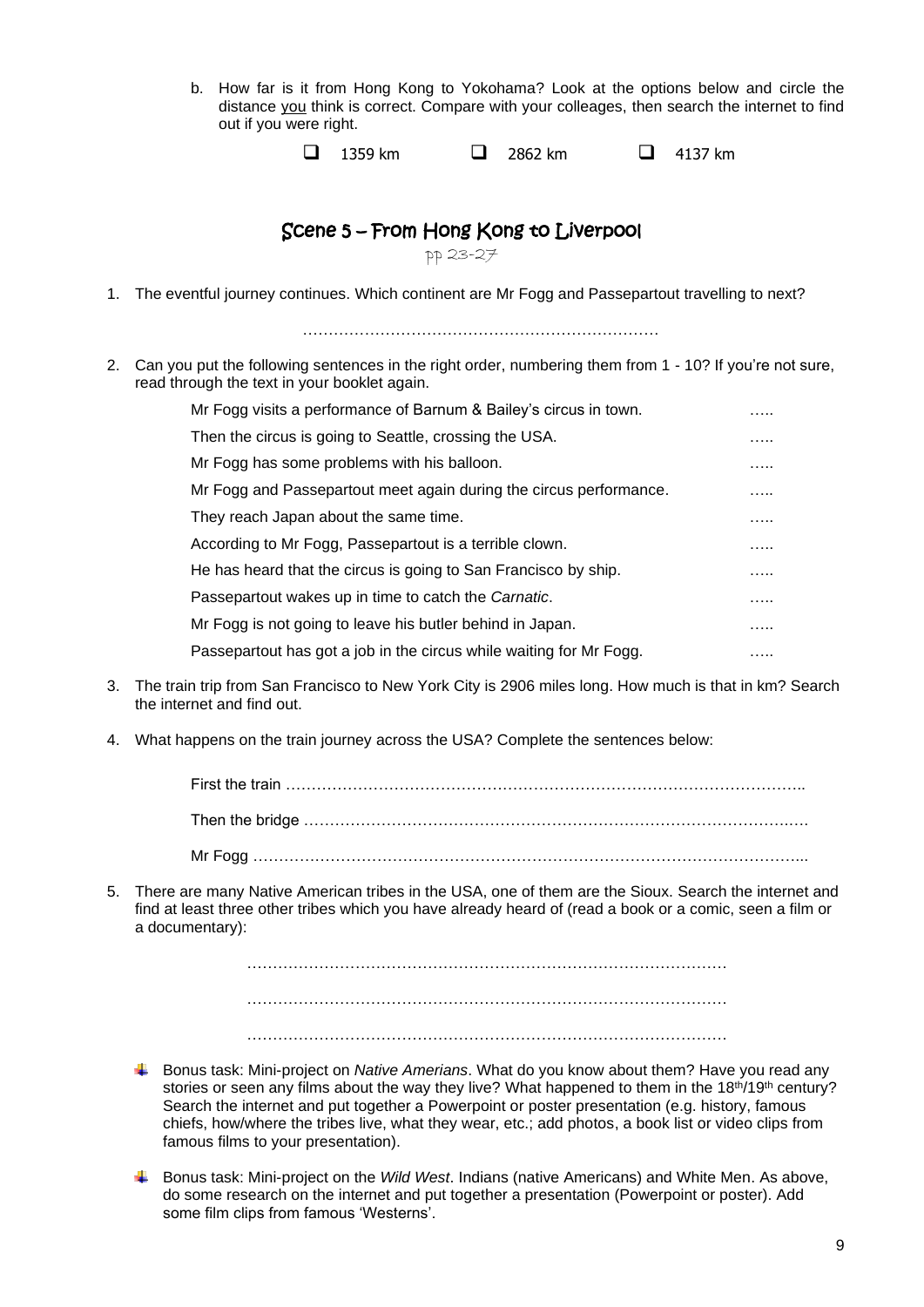6. Do you remember what happened to them on their train journey through India? Complete the following sentences.

|    | SCHICHUCS.    |                                                                                                                                                                                                                                                                                                                                                                         |   |                  |   |                       |  |
|----|---------------|-------------------------------------------------------------------------------------------------------------------------------------------------------------------------------------------------------------------------------------------------------------------------------------------------------------------------------------------------------------------------|---|------------------|---|-----------------------|--|
|    |               |                                                                                                                                                                                                                                                                                                                                                                         |   |                  |   |                       |  |
|    |               | because ……………………………………………………………………………………………                                                                                                                                                                                                                                                                                                                             |   |                  |   |                       |  |
|    | And now?      |                                                                                                                                                                                                                                                                                                                                                                         |   |                  |   |                       |  |
|    |               | Travelling from San Francisco to New York City, the train is attacked                                                                                                                                                                                                                                                                                                   |   |                  |   |                       |  |
|    |               |                                                                                                                                                                                                                                                                                                                                                                         |   |                  |   |                       |  |
| 7. |               | Mr Fogg is sure that as long as the train drives over the damaged bridge fast enough, it won't collapse.<br>Imagine you are on this train. The train driver wants to stop but Mr Fogg is going to drive the train<br>across the ravine. What would you do? Choose one of the options below and say why. Talk to your<br>colleagues and find out how they feel about it. |   |                  |   |                       |  |
|    |               | $\Box$ I would lie down on the floor of the carriage and pray for a miracle.<br>$\Box$ I would get off the train and wait for help.                                                                                                                                                                                                                                     |   |                  |   |                       |  |
|    | ⊔.<br>⊔<br>u. | I would go to the dining car and order my favourite food.<br>I would sit down next to the driver/Mr Fogg – the locomotive is ahead of the carriage.<br>I would write a good-bye letter and leave it in the mail wagon.                                                                                                                                                  |   |                  |   |                       |  |
|    |               | Bonus task: Are you interested in bridges? How long or high they are, how they are built, etc. watch<br>this video clip. Which of the bridges would you like to cross if you had the chance? If you like a<br>good scare, this clip is for you!                                                                                                                         |   |                  |   |                       |  |
| 8. |               | Complete the following sentence. If you are not sure about the vocabulary, look at task 7 again.                                                                                                                                                                                                                                                                        |   |                  |   |                       |  |
|    |               |                                                                                                                                                                                                                                                                                                                                                                         |   |                  |   |                       |  |
|    |               |                                                                                                                                                                                                                                                                                                                                                                         |   |                  |   |                       |  |
|    |               | 9. What kind of railway engine (=locomotive) would be in front of this train? Tick the correct answer below.                                                                                                                                                                                                                                                            |   |                  |   |                       |  |
|    | ⊔             | diesel locomotive                                                                                                                                                                                                                                                                                                                                                       | ⊔ | steam locomotive | ⊔ | high-speed locomotive |  |
|    |               | Have you ever seen or even been on a train pulled by a steam locomotive? How did it feel? As a<br>passenger, did it feel any different to a diesel- or an electric engine? If so, how? Tell a partner.                                                                                                                                                                  |   |                  |   |                       |  |
|    |               | 10. When Mr Fogg and Passepartout finally arrive in New York, their ship to<br>has just left. True or false? Look at the sentences below and put a green + in front of a correct<br>sentence, and a red – before a wrong statement. Talk to a partner or in class and say why.                                                                                          |   |                  |   |                       |  |
|    |               | Captain Speedy is from Bordeaux and on his way to Cardiff.                                                                                                                                                                                                                                                                                                              |   |                  |   |                       |  |
|    |               | He agrees to take them to Liverpool for £1000.                                                                                                                                                                                                                                                                                                                          |   |                  |   |                       |  |
|    |               | Halfway across the Atlantic Ocean, Mr Fogg buys the whole ship for $E$ 9000.                                                                                                                                                                                                                                                                                            |   |                  |   |                       |  |
|    |               | They don't have enough diesel to make it to Liverpool.                                                                                                                                                                                                                                                                                                                  |   |                  |   |                       |  |
|    |               | Passepartout helps Mr Fogg to chop all the wood on the ship and put it in the boilers.                                                                                                                                                                                                                                                                                  |   |                  |   |                       |  |
|    |               | They reach Liverpool and are taking a taxi to the railway station.                                                                                                                                                                                                                                                                                                      |   |                  |   |                       |  |
|    |               | It takes about six hours to travel from Liverpool to London.                                                                                                                                                                                                                                                                                                            |   |                  |   |                       |  |
|    |               | They didn't see Mr Fix who had been following them all the way.                                                                                                                                                                                                                                                                                                         |   |                  |   |                       |  |
|    |               | Just as the fast train to Liverpool is due to arrive, Mr Fix arrests Mr Fogg.                                                                                                                                                                                                                                                                                           |   |                  |   |                       |  |
|    |               | 11. How do you feel now that Fix has arrested Mr Fogg, only a few hours before he was due at the Reform<br>Club? Choose one of the options below. Talk to a partner and say why you feel that way.                                                                                                                                                                      |   |                  |   |                       |  |

- $\Box$  I feel really sorry for Mr Fogg he and Passepartout did so well
- $\Box$  I'm so angry about the stupid Mr Fix
- $\Box$  Maybe they get to London in time, after all
- $\Box$  or  $\ldots$ .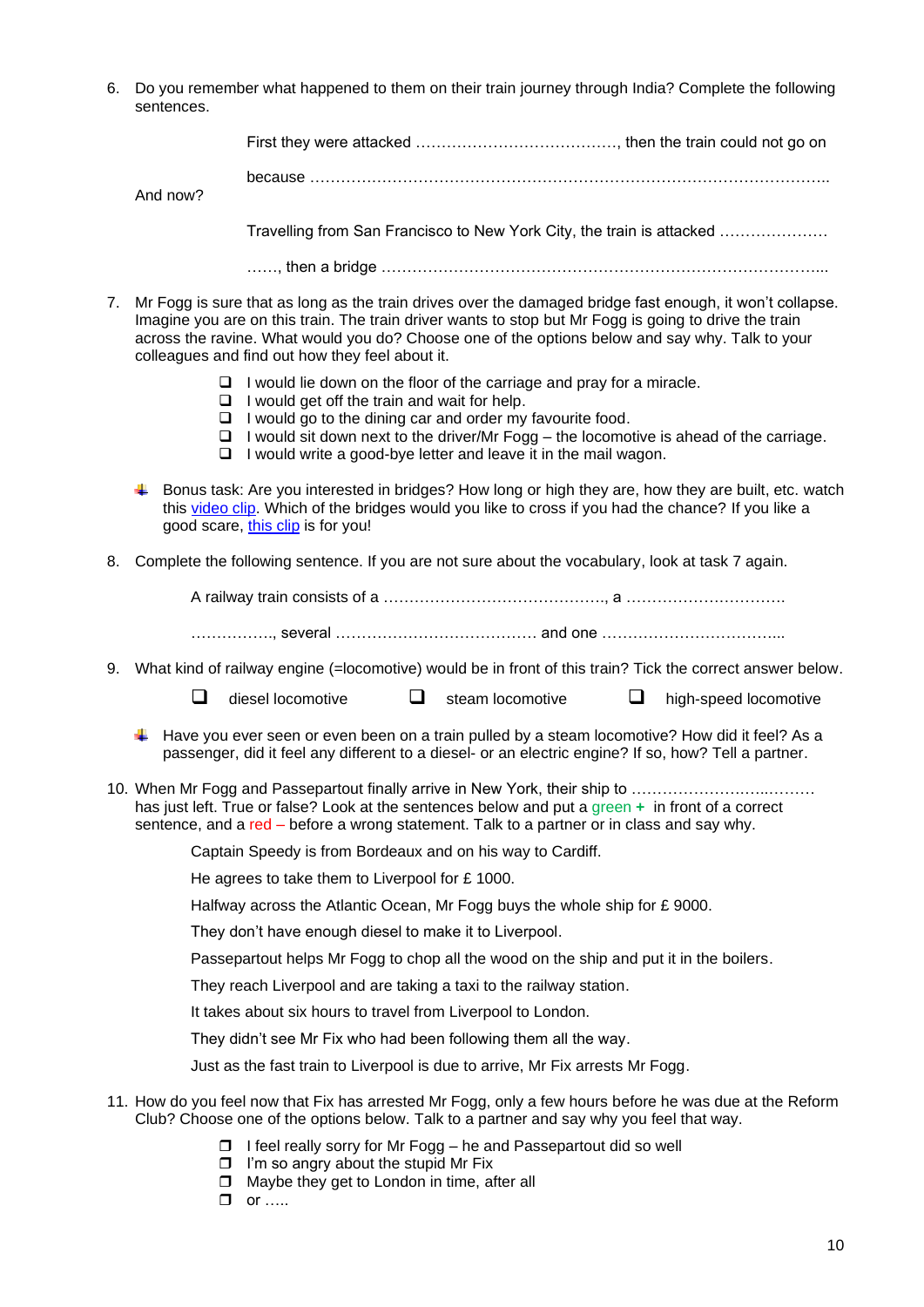## Scene 6 – From Prison to Freedom

pp 27-29

1. Passepartout is very angry with Mr Fox. How does Mr Fogg feel? Look at the list below and circle/ highlight two words which best describe him in this situation. Say why you think so.

calm – confused – depressed – indifferent – disappointed – upset – positive – controlled

2. Put the following sentences in the correct order, numbering them from 1 – 10.

| They arrive in London at 8:50 pm $-5$ Minutes too late.                     | . |
|-----------------------------------------------------------------------------|---|
| Passepartout punches Mr Fix in the lip.                                     | . |
| The newspaper boy is selling a special Saturday edition.                    | . |
| The two men have lost the bet and are now ruined.                           | . |
| They reach Japan about the same time.                                       | . |
| The newspaper says that the real bank robber was arrested.                  | . |
| Mr Fogg arrives at the club exactly at the arranged time.                   | . |
| The next day Mr Fogg was very depressed and just sat around, doing nothing. | . |
| They catch an express train to London.                                      | . |
| Mr Fogg realises that they got to London one day early.                     | . |

- 3. What makes Mr Fogg realise that they actually got to London one day early? Underline his statement in the text. Is he right about that? If you're interested, move on to the Bonus task.
	- Bonus task: With your teacher, work through the text on this [Website.](https://www.thoughtco.com/international-date-line-1435332) It explains in a very practical way how the *International Date Line* works. Note the info about analog watches: *If you had one of those analog\* watches with a built-in date, it would have moved up one day when you arrived home. The problem is, all your friends who never left could point to their own analog\* watches - or just to the calendar - and let you know you are wrong: It's the 24th, not the 25th. (\*note spelling: analogue)*
- 4. Why does Passepartout want to stay in London from now on?

………………………………………………………………………………………………………..

- 5. The four actors are very pleased that they managed to remember most of the story. What did they forget? Choose the correct statement by ticking the box.
	- **Passepartout and Mrs Aouda get married**
	- □ Mr Fix and and Mrs Aouda get married
	- □ Mr Fogg and Mrs Aouda get married
	- **James and Millie get married**
- 6. What are the four actors planning to do until the next evening? Fill the blanks in the grid below.

| name   | role         | research character (how / who with) |  |  |
|--------|--------------|-------------------------------------|--|--|
|        |              |                                     |  |  |
| James  | Mrs Aouda    |                                     |  |  |
| Millie | Mr Fogg      |                                     |  |  |
| Jazz   | Passepartout |                                     |  |  |
| Leo    | Mr Fix       |                                     |  |  |

- $\overline{\phantom{a}}$  Bonus task: Possible endings
	- a. If you *haven't seen the performance* yet: What do you think is going to happen in the last scene? How might the play continue / end? On a piece of paper, note down some of your ideas. Find a partner and exchange your notes. Present each others ideas to the class.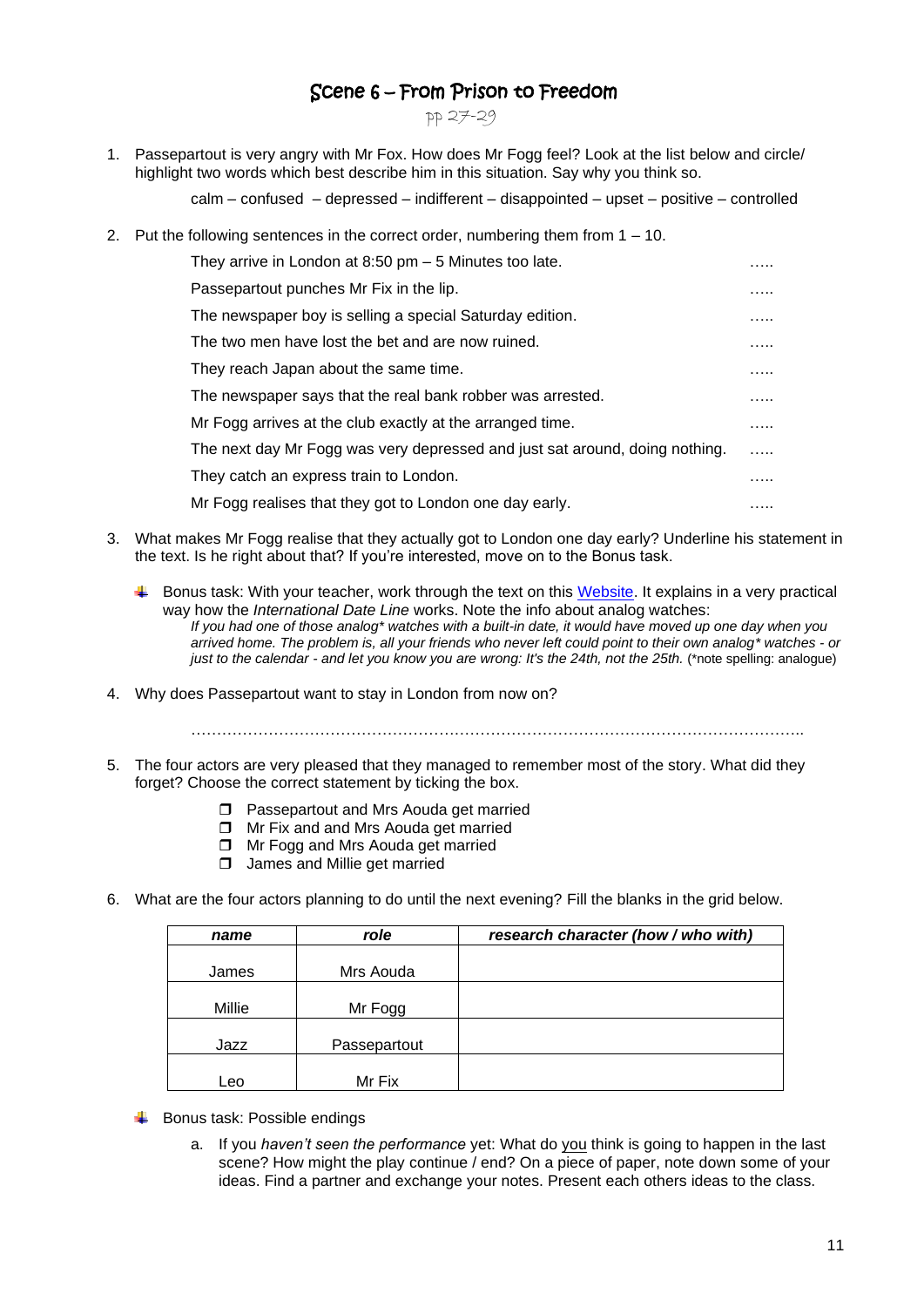b. If you *have already seen the performance* and know how the play ends: How do you like the way the play ends? Make suggestions for alternative / different endings and write them down. Then exchange your notes with a partner. Present each others ideas to the class.

| $\beta$ Cene $7 - A$ Problem is $\beta$ olved |  |  |
|-----------------------------------------------|--|--|
|-----------------------------------------------|--|--|

pp 29-30

1. Jazz is rehearsing for her role as Passepartout and practices juggling. Do you remember the scene when Passepartout works in a circus? Answer the questions below. Refer to your text booklet if necessary.

What is the name of the circus? ………………………………………………………………..

Where is the circus performing? ………………………………………………………………..

Why is Passepartout working as a clown? …………………………………………………….

- 2. Leo is coming back from a Halloween party for kids and is still wearing a mask. Which? ………………
	- Bonus task: Do you remember any of Leo's other costumes/roles in the course of the play?
		- a. First, write down the ones you do remember (e.g. Darth Vader, right at the beginning of the play). Then go through your text booklet (skim-scan reading) and find some more. Compare with some of your colleagues.
		- b. What is your favourite costume when you go to a Halloween or fancy-dress party? Talk to at least three of your colleagues in class and compare.
- 3. James is late for the rehearsal. Why? What kind of news has he got? Complete the sentences below.

The Art Council …………………………………………………………………………………… Therefore, James ………………………………………………………………………………….

- 4. Why, do you think, is the Art Council cutting the funding? Choose one of the options below. Say why.
	- $\Box$  The Arts Council has gone bankrupt.
	- $\Box$  The Arts Council doesn't like the play.
	- $\Box$  The Arts Council needs all the money to support big theatres and companies.
	- □ The ArtsCouncil thinks Theatre-in-Education is not important.
- 5. What makes Millie buy a lottery ticket and what happens in the end? Tick all statements which you think are correct.
	- o Millie wants to be a serious actress and has been to drama school.
	- o She thinks a lot about Mr Fogg's character and personality.
	- o She likes to play in the lottery.
	- o Like Mr Fogg, she takes a risk and buys a ticket for EuroMillions.
	- o She is late because she had to confirm her win.
	- o She has won almost 1 million pounds.
	- o She is now going to invest some of her money in the show.
	- o She thinks they are a good team.
	- Bonus task: Try and work out how much £ 950,000 is in Euro (see p. 6 in the worksheet)
- 6. How do you feel about Millie using some of the money she won to keep the company going? Choose one of the options below and say why!
	- $\Box$  I think this is very nice and generous of her.
	- $\Box$  She just wants to take over the company from James.
	- $\Box$  She likes her colleagues and wants to do the show.
	- $\Box$  Maybe she's going to pay them better than James did.
	- or? …………………………………………………………